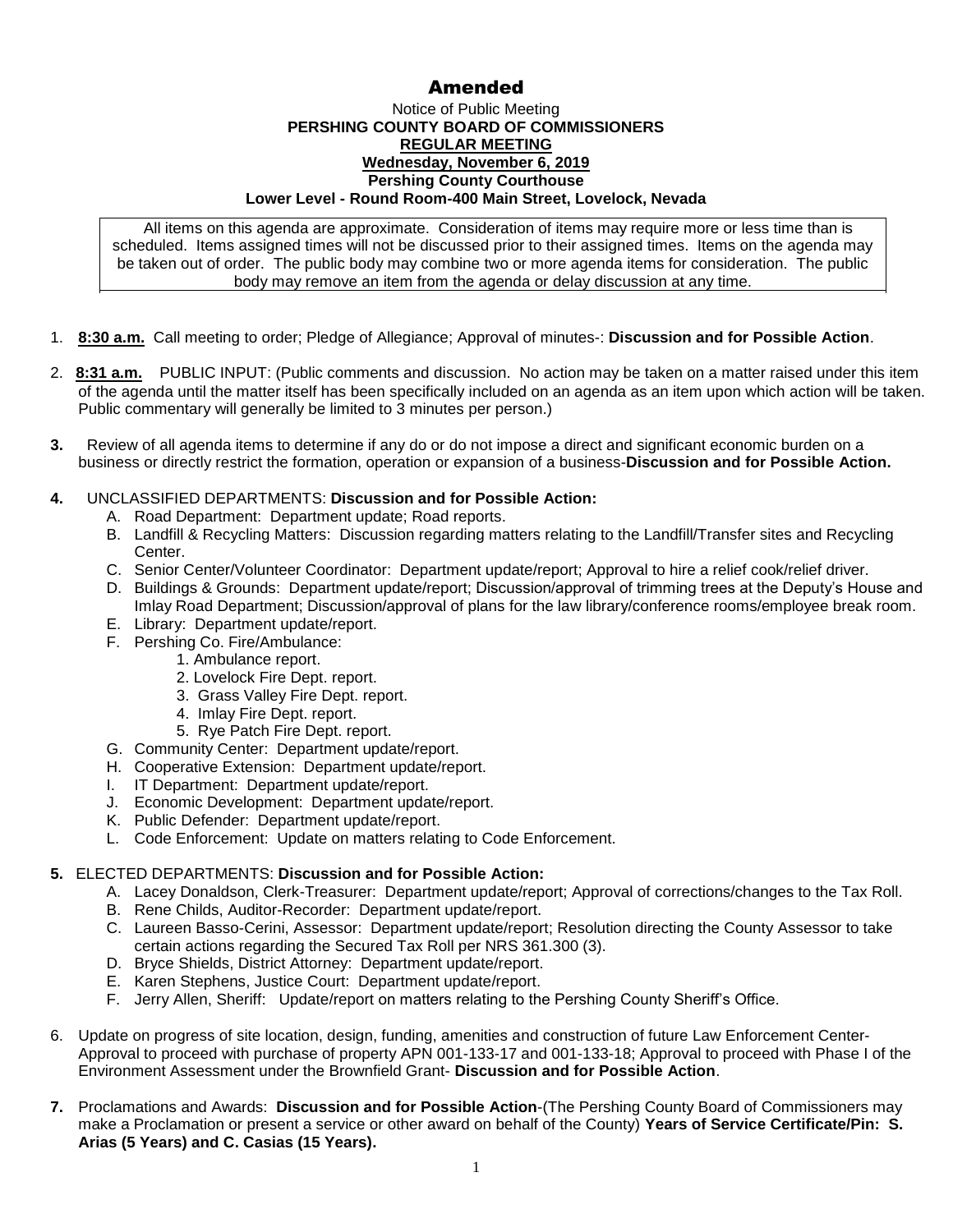- 8. Derby Field Airport: Update on matters relating to the Derby Field Airport; Review of Statements of Qualifications and experience for Airport Planning and Engineering services for the Derby Field Airport and selection of firm- **Discussion and for Possible Action**.
- 9. Grass Valley: Review of estimate quote from Quintin Boyles to repair the Grass Valley Cattle Free fence in the amount of \$20,510.00- **Discussion and for Possible Action**.
- 10. **9:45 a.m.** Bid Award for "Pershing County Court House Park Playground Equipment Project"- **Discussion and for Possible Action**.
- 11. Northern Nevada EMS Consortium respectfully requests that the Pershing County Commissioners approve a contribution toward a donation to the Northern Nevada EMS Consortium along with Pershing General Hospital Board of Trustees. Donation will help NNEMSC continue to allow Pershing County residents to not have a payment due to MedX AirOne for emergency helicopter services, assist Northern Nevada EMS entities with small grants and maintain the program. NNEMSC is asking the County and City to help contribute toward the \$5,000.00 donation request- **Discussion and for Possible Action**.
- 12. **10:00 a.m.** PLANNING & BUILDING DEPARTMENT/IMLAY WATER SYSTEM MATTERS: Update on matters relating to the department-**Discussion and for Possible Action**.
- 13. Approval of Exclusion Request Form regarding the National Prescription Opiate Litigation- **Discussion and for Possible Action**.
- 14. First reading of an Ordinance imposing an increase in the diesel fuel tax, excluding agricultural equipment, up to five (5) cents in Pershing County.
- 15. First reading of an Ordinance creating the Business License Department within the Planning & Building Department
- 16. Litigation Meeting.
- 17. Report from Legal Counsel.
- 18. Report from Administrative Assistant/HR Rep.-County Commissioner's Office.
- 19. Items for future agendas-**Discussion and for Possible Action.**
- 20. Correspondence.
- 21. Matters of the Board for Discussion.
	- Board Member reports. Board Liaison reports. (Nevada Works, Safety, Hospital Board, Emergency Management, Cemetery, Recreation Board, WNDD, Pe. Co. Economic Dev./ , Community Center, Airport Advisory Board; Museum Advisory Board, Library Board, Senior Center Advisory Board, Central Nevada Water Authority, Planning Board, Broadband Advisory Board, 911 Committee, Solid Waste Management Recycling Advisory Board, Pe. Co. Volunteer Advisory Board, T. V. Board, Frontier Coalition, Humboldt River Water Basin Authority.)
- 22. PUBLIC INPUT: (Public comments and discussion. No action may be taken on a matter raised under this item of the agenda until the matter itself has been specifically included on an agenda as an item upon which action will be taken. Public commentary will generally be limited to 3 minutes per person.)
- 23. Approval of Vouchers- **Discussion and for Possible Action**.
	- **NOTICE:** The County Commission may by law receive information from legal counsel regarding potential or existing litigation involving a matter over which the County Commission has supervision, control, jurisdiction or advisory power, and such gathering does not constitute a meeting of the County Commission pursuant to Nevada Revised Statutes **241.015.**